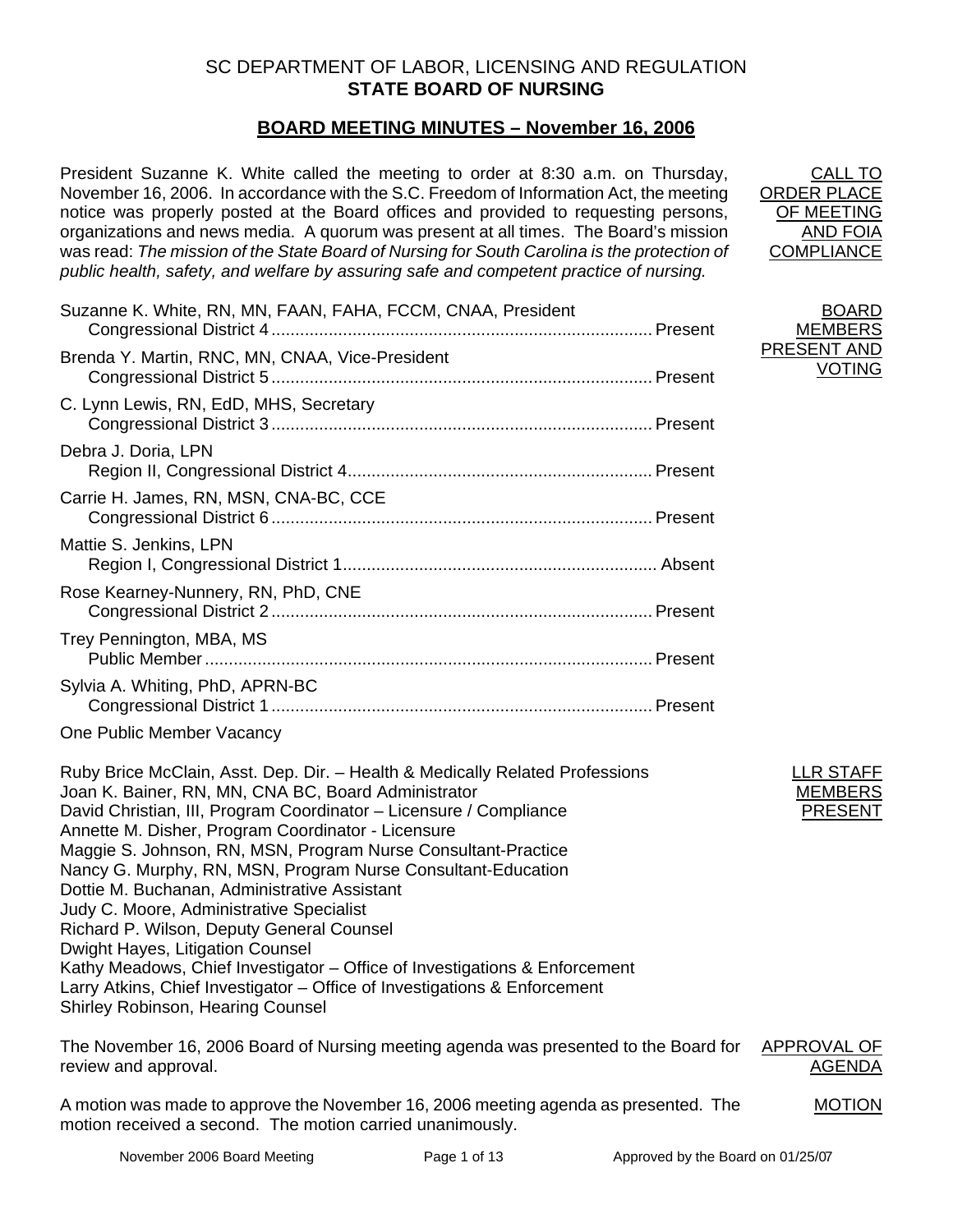The following items were adopted on the consent agenda:

|                                                                                                                                                                                                                                               | <b>CONSENT</b>                       |
|-----------------------------------------------------------------------------------------------------------------------------------------------------------------------------------------------------------------------------------------------|--------------------------------------|
| For Information: Translation of NCLEX<br>For Information: Joint Statement on Delegation by NCSBN & ANA<br>For Approval: Final Orders/Consent Agreements - Work Place Language Change                                                          | <b>AGENDA</b>                        |
| For Information: NCLEX Statistics from NCSBN<br>For Information: Piedmont Technical College - Follow-up 4/6/06 Letter of Intent<br>For Information: Aiken Technical College - Initial Program Change Updates                                  |                                      |
| For Information: Legal Aspects Workshop Evaluation Summary -D. Buchanan<br>For Information: AANP Regional Meeting<br>For Information: SCNA APRN Conference                                                                                    |                                      |
| For Information: Complaint Summary - D. Buchanan<br>For Approval: New Panel Members<br>For Information: Licensure Statistics - A. Disher<br>For Information: Licensure Announcements -Applications Approved by Program                        |                                      |
| Coordinator & Administrator<br>For Information: Update / Status on Monitoring -D. Christian                                                                                                                                                   |                                      |
| A motion was made to adopt the Consent Agenda with the removal of ACON Minutes,<br>ACON Site Survey Members and Charleston Organization of Nurse Leaders letter. The<br>motion received a second. The motion carried unanimously.             | <b>MOTION</b>                        |
| The September 28-29, 2006 Board of Nursing Meeting Minutes were presented for Board<br>review and approval.                                                                                                                                   | <b>MINUTES</b>                       |
| A motion was made to approve the September 28-29, 2006 Board of Nursing Meeting<br>Minutes as presented. The motion received a second. The motion carried unanimously.                                                                        | <b>MOTION</b>                        |
| The Board was provided with the October 17, 2006 Investigative Review Committee (IRC)<br>Meeting Minutes and recommendations for review and approval.                                                                                         | <b>IRC MINUTES</b>                   |
| A motion was made to approve the October 17, 2006 Investigative Review Committee<br>Meeting. Dismissals The motion received a second. The motion carried unanimously.                                                                         | <b>MOTION</b>                        |
| A motion was made to approve the October 17, 2006 Investigative Review Committee<br>Meeting Formal Complaints. The motion received a second. The motion carried<br>unanimously.                                                               | <b>MOTION</b>                        |
| A motion was made to approve the October 17, 2006 Investigative Review Committee<br>Meeting Letters of Concern. The motion received a second.<br>The motion carried<br>unanimously.                                                           | <b>MOTION</b>                        |
| The Board was provided with the October 5, 2006 Disciplinary Review Committee (DRC)<br>Minutes for review and approval.                                                                                                                       | DRC MINUTES                          |
| A motion was made to approve the October 5, 2006 Disciplinary Review Committee minutes<br>with one correction. The motion received a second. The motion carried unanimously.                                                                  | <b>MOTION</b>                        |
| Per Board policy, Respondent appeared before the Board of Nursing to respond to<br>questions regarding unlicensed practice.                                                                                                                   | <b>UNLICENSED</b><br><b>PRACTICE</b> |
| A motion was made to reinstate Respondent's advanced practice registered nurse license<br>with prescriptive authority, issue a private reprimand with a \$500 civil penalty. The motion<br>received a second. The motion carried unanimously. | <b>MOTION</b>                        |

APPROVAL OF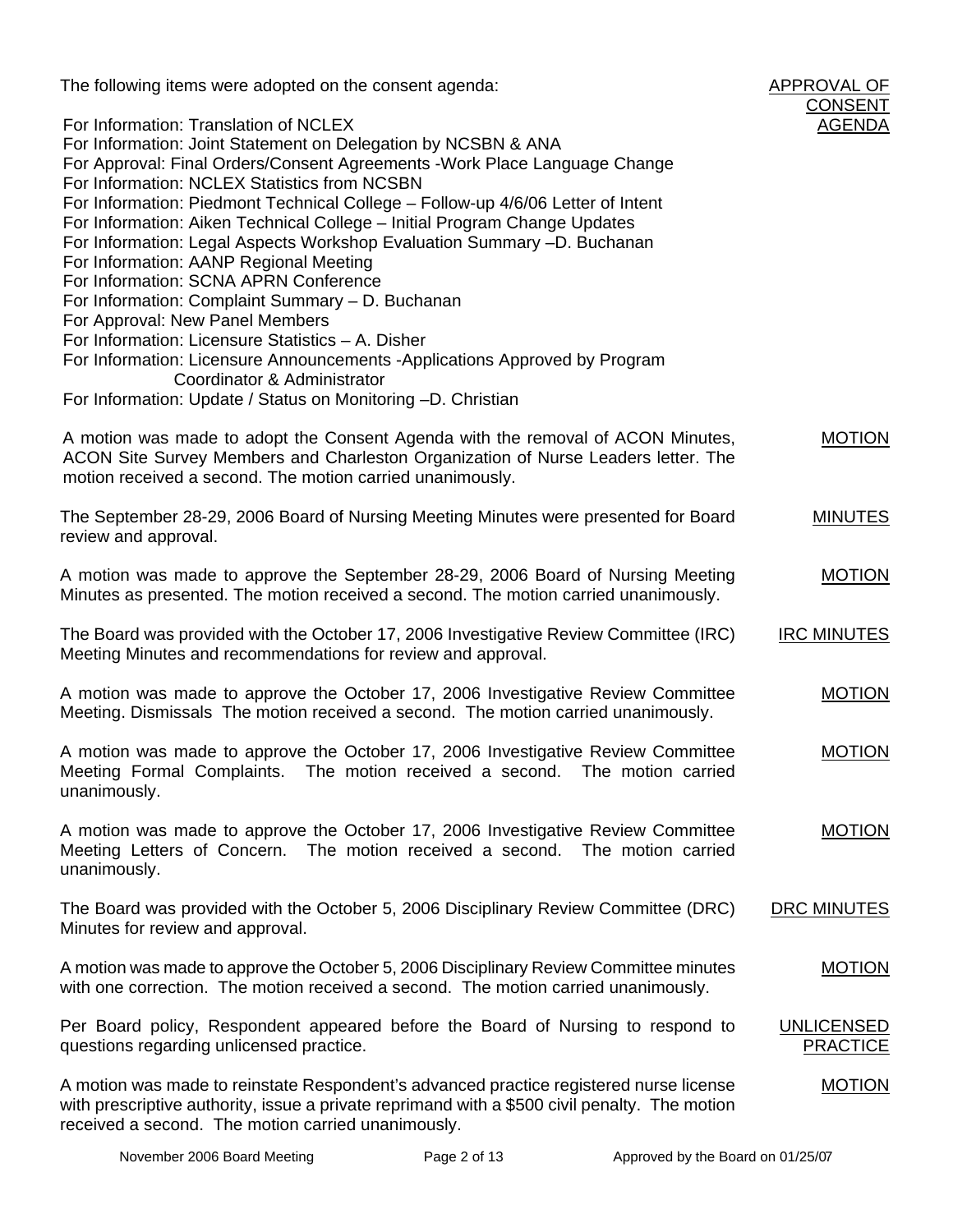The Board reviewed cases and Hearing Panel recommendations.

Respondent Gloria L. Barnwell, RN was properly notified and appeared before the Board without counsel. The panel hearing was held on August 24, 2006. In their Findings of Fact and Conclusions of Law, the Hearing Panel found that Respondent violated Sections 40-33- 110(A)(1) and (A)(7) as amended. The Hearing Panel recommended that Respondent's license remain in a suspended status provided that the suspension may be stayed and the license reinstated in a probationary status only after Respondent re-enrolls with the Recovering Professionals Program (RPP), in compliance with the Compact shall not practice nursing in any party state without written Board approval and satisfactory prior written authorization from the other party state.

A motion was made to accept the Hearing Panel's Findings of Fact, Conclusions of Law and Recommendation that Gloria Barnwell's registered nurse license remain in a suspended status provided that the suspension may be stayed and the license reinstated in a probationary status only after Respondent re-enrolls with the Recovering Professionals Program (RPP), in compliance with the Compact shall not practice nursing in any party state without written Board approval and satisfactory prior written authorization from the other party state. The motion received a second. The motion carried unanimously.

Respondent Judy M. Williams, LPN was properly notified and appeared before the Board without counsel. A panel hearing was held on August 24, 2006. In their Findings of Fact and Conclusions of Law, the Hearing Panel found that Respondent violated Section 40-33- 110(A)(7) 1976 as amended. The Hearing Panel recommended that Respondent's license remain suspended provided that the suspension may be stayed and the license reinstated after Respondent has signed a contract with Recovering Professionals Program (RPP) and RPP provides the Board with a written recommendation as to Respondent's level of recovery and clearance to return to active practice, license is to be in a probationary status for not less than three years, with Board approved work setting with no home health or agency and on-site/on-shift registered nurse supervision, Respondent shall provide a copy of the order to her employer(s), quarterly employer reports for at least one year, and that in compliance with the Compact shall not practice nursing in any party state without written Board approval and satisfactory prior written authorization from the other party state.

A motion was made to accept the Hearing Panel's Findings of Fact, Conclusions of Law and Recommendation that Judy M. Williams's practical nurse license remain suspended provided that the suspension may be stayed and the license reinstated after Respondent has signed a contract with Recovering Professionals Program (RPP) and RPP provides the Board with a written recommendation as to Respondent's level of recovery and clearance to return to active practice, license is to be in a probationary status for not less than three years, with Board approved work setting with no home health or agency and on-site/on-shift registered nurse supervision, Respondent shall provide a copy of the order to her employer(s), quarterly employer reports for at least one year, complete a Board approved Legal Aspects of Nursing Workshop and that in compliance with the Compact shall not practice nursing in any party state without written Board approval and satisfactory prior written authorization from the other party state. The motion received a second. The motion carried unanimously.

Respondent Christi Jo Clark, RN was properly notified and appeared before the Board without counsel. The panel hearing was held on September 12, 2006. In their Findings of Fact and Conclusions of Law, the Hearing Panel found that Respondent violated Section 40- 33-110(A)(7) 1976 as amended. The Hearing Panel recommended that Respondent's license remain suspended provided that the suspension may be stayed and the license reinstated after Respondent has signed a contract with Recovering Professionals Program (RPP) and RPP provides the Board with a written recommendation as to Respondent's level MOTION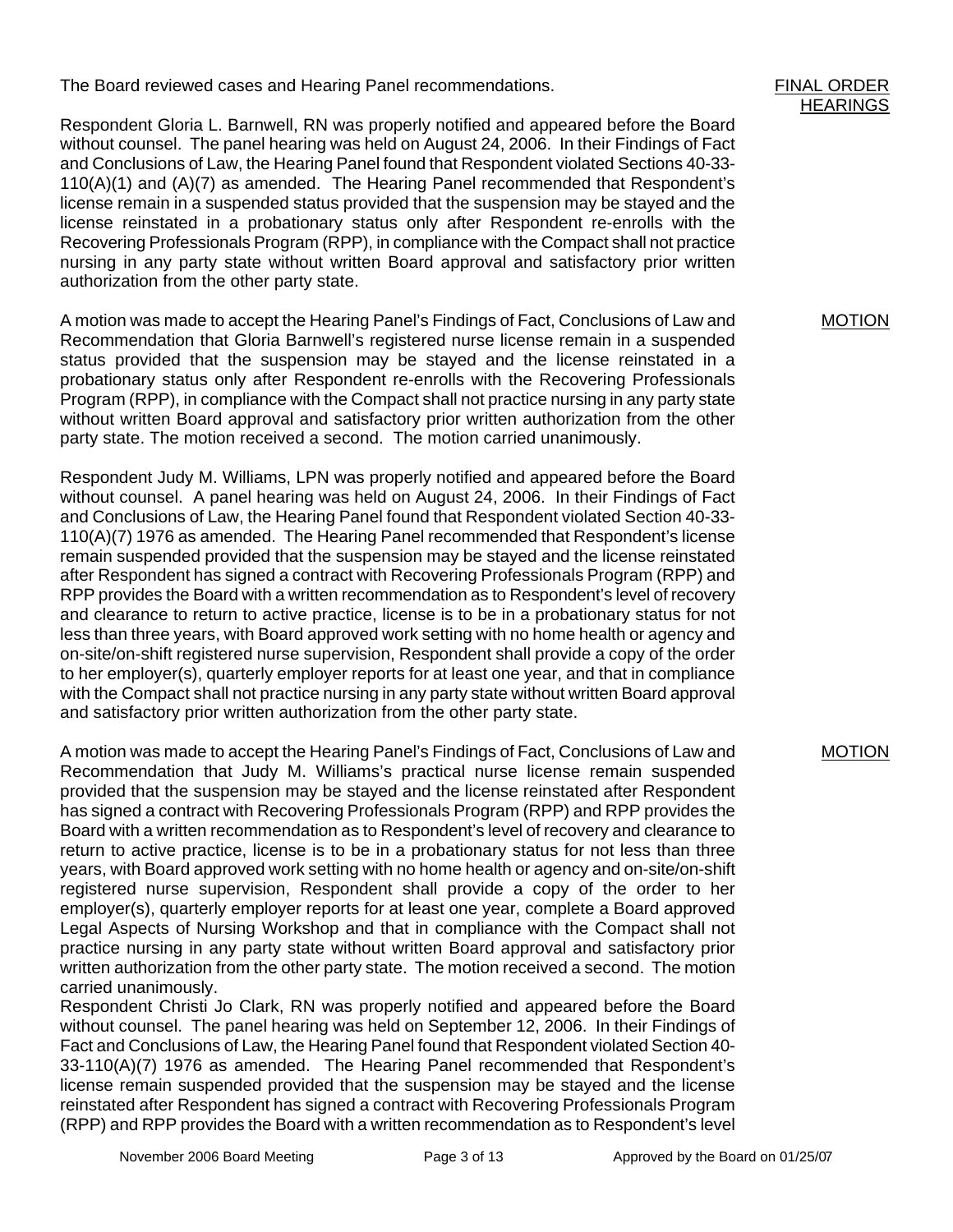of recovery and clearance to return to active practice, license is to be in a probationary status for not less than three years, with Board approved work setting with no home health or agency and on-site/on-shift registered nurse supervision, Respondent shall provide a copy of the order to her employer(s), quarterly employer reports for at least one year, and that in compliance with the Compact shall not practice nursing in any party state without written Board approval and satisfactory prior written authorization from the other party state.

A motion was made to accept the Hearing Panel's Findings of Fact, Conclusions of Law and Recommendation that that Christi Jo Clark's registered nurse license remain suspended provided that the suspension may be stayed and the license reinstated after Respondent has signed a contract with Recovering Professionals Program (RPP) and RPP provides the Board with a written recommendation as to Respondent's level of recovery and clearance to return to active practice, license is to be in a probationary status for not less than three years, with Board approved work setting with no home health or agency and on-site/on-shift registered nurse supervision, Respondent shall provide a copy of the order to his employer(s), quarterly employer reports for at least one year, complete a Board approved Legal Aspects of Nursing Workshop and that in compliance with the Compact shall not practice nursing in any party state without written Board approval and satisfactory prior written authorization from the other party state. The motion received a second. The motion carried unanimously.

Respondent Rosa Y. Collins, RN was properly notified but did not appear before the Board and was not represented by counsel. Ms. White recused herself due to employment. Ms. Martin presided in this case. The panel hearing was held on September 12, 2006. In their Findings of Fact and Conclusions of Law, the Hearing Panel found that Respondent violated Section 40-33-110(A)(15) 1976 as amended. The Hearing Panel recommended that Respondent's license remain in a suspended provided that the suspension may be stayed and the license reinstated after Respondent has signed a contract with Recovering Professionals Program (RPP) and RPP provides the Board with a written recommendation as to Respondent's level of recovery and clearance to return to active practice, license is to be in a probationary status for not less than three years, with Board approved work setting with no home health or agency and on-site/on-shift registered nurse supervision, Respondent shall provide a copy of the order to her employer(s), quarterly employer reports for at least one year, and that in compliance with the Compact shall not practice nursing in any party state without written Board approval and satisfactory prior written authorization from the other party state.

A motion was made to accept the Hearing Panel's Findings of Fact, Conclusions of Law and Recommendation that Rosa Y. Collin's registered nurse license remain suspended provided that the suspension may be stayed and the license reinstated after Respondent has signed a contract with Recovering Professionals Program (RPP) and RPP provides the Board with a written recommendation as to Respondent's level of recovery and clearance to return to active practice, license is to be in a probationary status for not less than three years, with Board approved work setting with no home health or agency and on-site / on-shift registered nurse supervision, Respondent shall provide a copy of the order to her employer(s), quarterly employer reports for at least one year, complete a Board approved Legal Aspects of Nursing Workshop and that in compliance with the Compact shall not practice nursing in any party state without written Board approval and satisfactory prior written authorization from the other party state. The motion received a second. The motion carried unanimously.

Respondent Margie L. Dorton, RN was properly notified but did not appear before the Board and was not represented by counsel. The panel hearing was held on September 12, 2006. In their Findings of Fact and Conclusions of Law, the Hearing Panel found that Respondent violated Section 40-33-110(A)(7) 1976 as amended. The Hearing Panel recommended that prior to reinstatement of Respondent's registered nurse license, she undergo an evaluation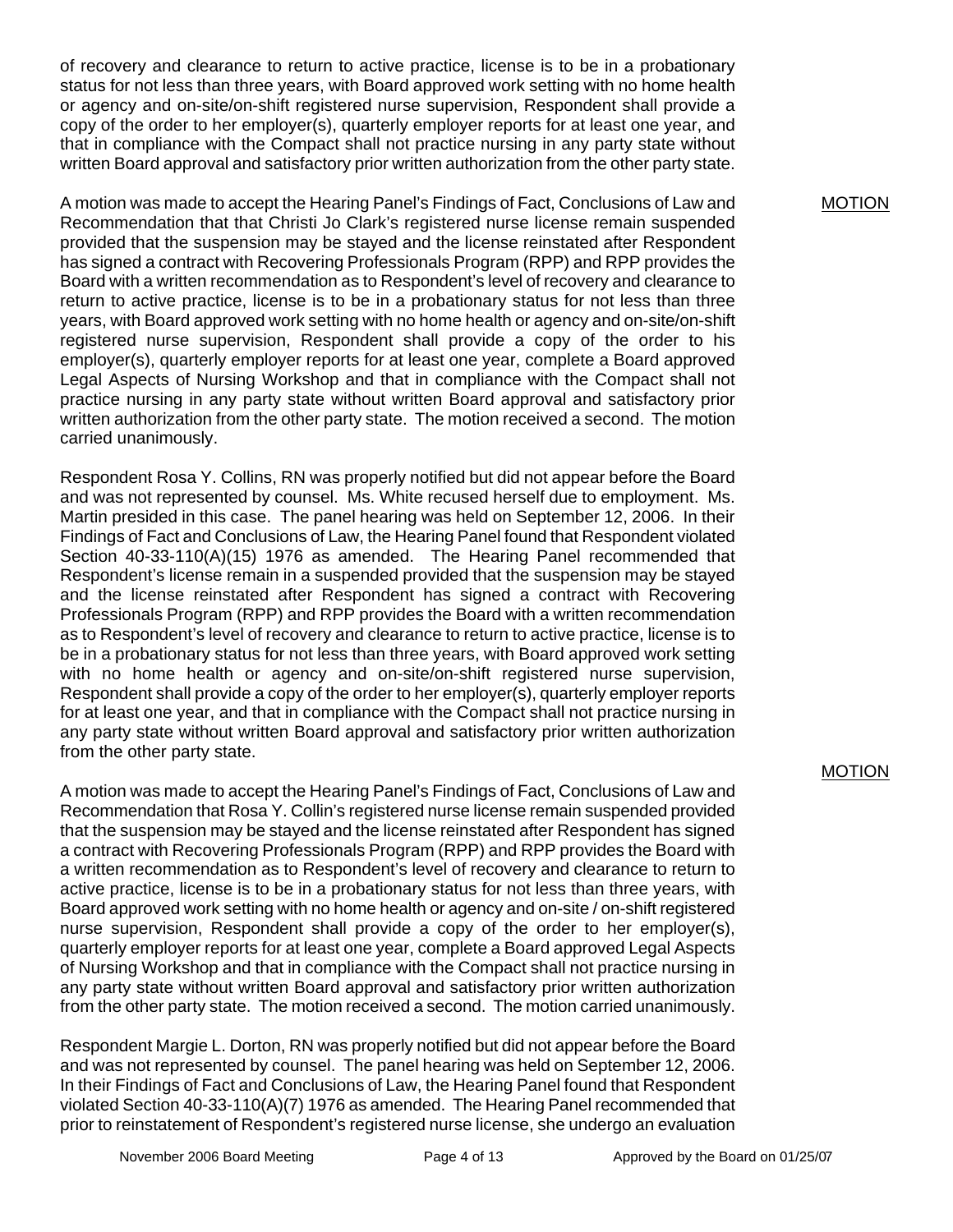as specified in the Board's March 31, 2006 Order.

A motion was made to go into executive session to receive legal counsel. The motion received a second. The motion carried unanimously.

The motion was made to return to the hearing. The motion received a second. The motion carried unanimously.

A motion was made to accept the Hearing Panel's Findings of Fact, Conclusions of Law and Recommendation that prior to reinstatement of Margie L. Dorton's registered nurse license that she undergo an evaluation as specified in the Board's March 31, 2006 Order which can be a new evaluation or the drug court evaluation with a progress report and that she must appear before the Board to request possible reinstatement. The motion received a second. The motion carried unanimously.

Respondent Trisha A. Riffe, RN was properly notified and appeared before the Board without counsel. The panel hearing was held on August 24, 2006. In their Findings of Fact and Conclusions of Law, the Hearing Panel found that Respondent violated Section 40-33- 110(A)(7) 1976 as amended. The Hearing Panel recommended that the suspension of Respondent's license be immediately stayed, that the license be reinstated in a probationary status for a period of two years, that Respondent participate in the Recovering Professionals Program (RPP) and in compliance with the Compact shall not practice nursing in any party state without written Board approval and satisfactory prior written authorization from the other party state.

A motion was made to accept the Hearing Panel's Findings of Fact, Conclusions of Law and Recommendation that the suspension of Trisha A. Riffe's registered nurse license immediately stayed, that the license be reinstated in a probationary status for a period of two years, that Respondent participate in the Recovering Professionals Program (RPP), complete a Board approved Legal Aspects of Nursing Workshop and in compliance with the Compact shall not practice nursing in any party state without written Board approval and satisfactory prior written authorization from the other party state.. The motion received a second. The motion carried unanimously.

Respondent Victoria R. Wilson, RN was properly notified and appeared before the Board without counsel. The panel hearing was held on September 12, 2006. In their Findings of Fact and Conclusions of Law, the Hearing Panel found that Respondent violated Section 40- 33-110(A)(1), (A)(10) and (A)(13) 1976 as amended. The Hearing Panel recommended that Respondent's license remain suspended provided that the suspension may be stayed and the license reinstated after Respondent has signed a contract with Recovering Professionals Program (RPP) and RPP provides the Board with a written recommendation as to Respondent's level of recovery and clearance to return to active practice, license is to be in a probationary status for not less than three years, with Board approved work setting with no home health or agency and on-site/on-shift registered nurse supervision, Respondent shall provide a copy of the order to his employer(s), quarterly employer reports for at least one year, and that in compliance with the Compact shall not practice nursing in any party state without written Board approval and satisfactory prior written authorization from the other party state.

A motion was made to go into executive session to receive legal counsel. The motion received a second. The motion carried unanimously.

The motion was made to return to the hearing. The motion received a second. The motion carried unanimously.

#### MOTION

MOTION

**MOTION** 

MOTION

MOTION

#### MOTION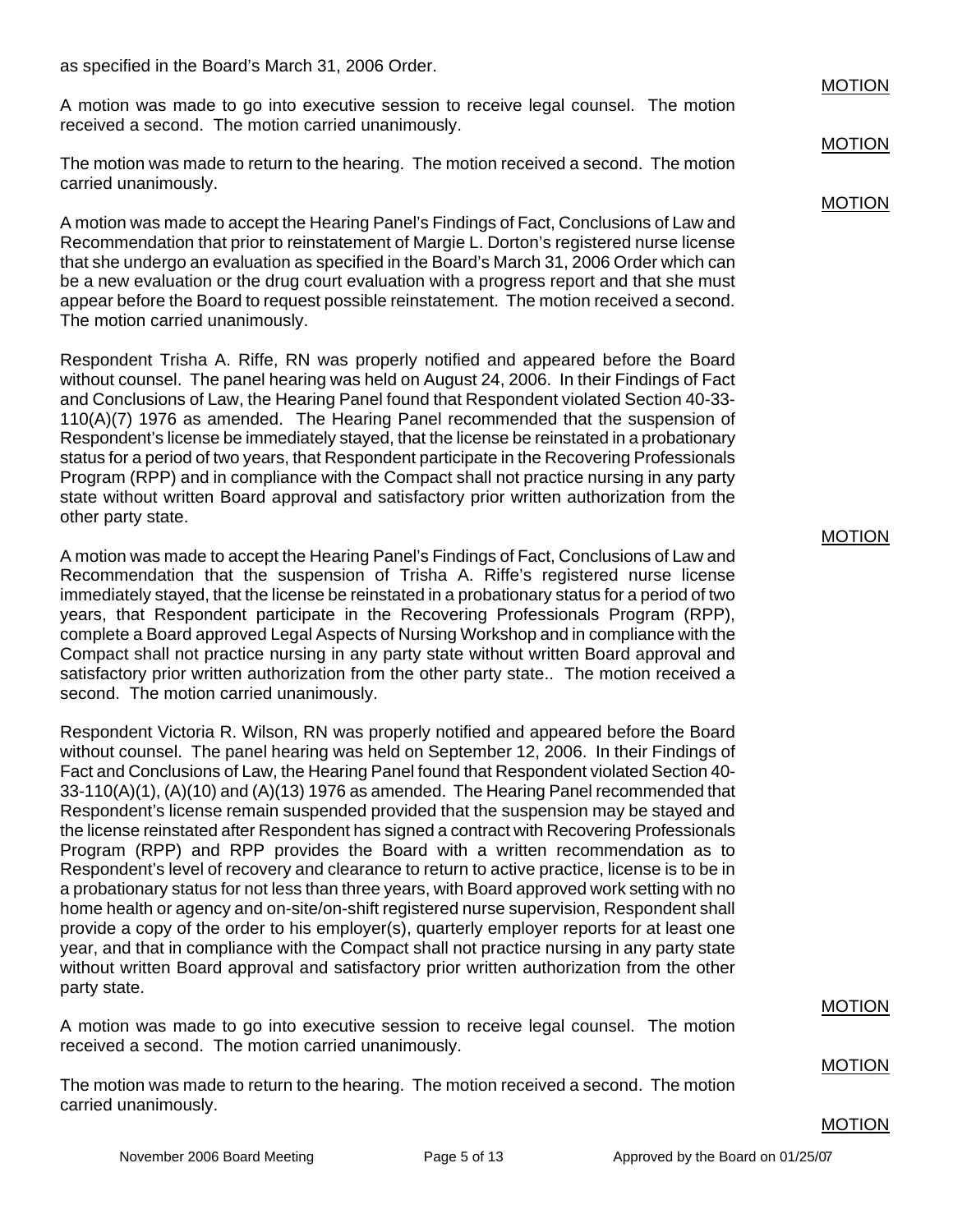A motion was made to accept the Hearing Panel's Findings of Fact, Conclusions of Law and Recommendation that Victoria R. Wilson's registered nurse license remain suspended provided that the suspension may be stayed and the license reinstated after Respondent has signed a contract with Recovering Professionals Program (RPP) and RPP provides the Board with a written recommendation as to Respondent's level of recovery and clearance to return to active practice, license is to be in a probationary status for not less than three years, with Board approved work setting with no home health or agency and on-site / onshift registered nurse supervision, Respondent shall provide a copy of the order to her employer(s), quarterly employer reports for at least one year, complete a Board approved Legal Aspects of Nursing Workshop and that in compliance with the Compact shall not practice nursing in any party state without written Board approval and satisfactory prior written authorization from the other party state adding that her license be on a probationary status for two years in a an approved practice setting with narcotics restriction. The motion received a second. The motion carried unanimously.

Dr. Whiting asked Larry Griffin of the Recovering Professionals Program (RPP) about drug court. Mr. Griffin stated that they have a very small percentage of participants involved in the drug court. Dr. Whiting asked if this would be a viable option for participants who have financial difficulties paying for treatment, monitoring, etc. He explained that they consider drug court as an intensive alternative treatment, which can last as long as a year or as little as three months. Ms. Johnson reported that there are "free" beds at private recovery facilities; however, there may be a waiting period for these beds. Mr. Griffin stated that they also use intensive programs offered by county commissions.

A reconsideration of a previous decision as well as Memoranda of Agreement regarding violation of previous orders was presented for review and determination of sanctions. Respondents appeared before the Board to respond to questions regarding their Memorandum of Agreement.

Rex A. Jones, RN was properly notified and appeared before the Board without counsel to request reconsideration of their September 28, 2006 decision.

A motion was made to go into executive session to receive legal counsel. The motion received a second. The motion carried unanimously.

The motion was made to return to the hearing. The motion received a second. The motion carried unanimously.

A motion was made after reconsideration of a previous decision for Rex A. Jones' registered nurse license to remain on a two year suspension with a possible stay based on a Recovering Professionals Program (RPP) recommendation as to safety to return to practice, narcotics restrictions, with Board approved work setting with no home health or agency and on-site/on-shift registered nurse supervision, Respondent shall provide a copy of the order to his employer(s), quarterly employer reports for at least one year, complete a Board approved Legal Aspects of Nursing Workshop and that in compliance with the Compact shall not practice nursing in any party state without written Board approval and satisfactory prior written authorization from the other party state. The motion received a second. The motion carried unanimously.

Tammy E Fennell, RN was properly notified and appeared before the Board without legal counsel but with her recovery sponsor. Dr. Kearney-Nunnery recused herself due to employment with a facility in her area. Her Recovering Professionals Program (RPP) caseworker appeared to respond to questions. Ms. Fennell signed a memorandum of agreement admitting to violation of a previous order and waiving a formal hearing.

MEMORANDA **AGREEMENT** 

MOTION

MOTION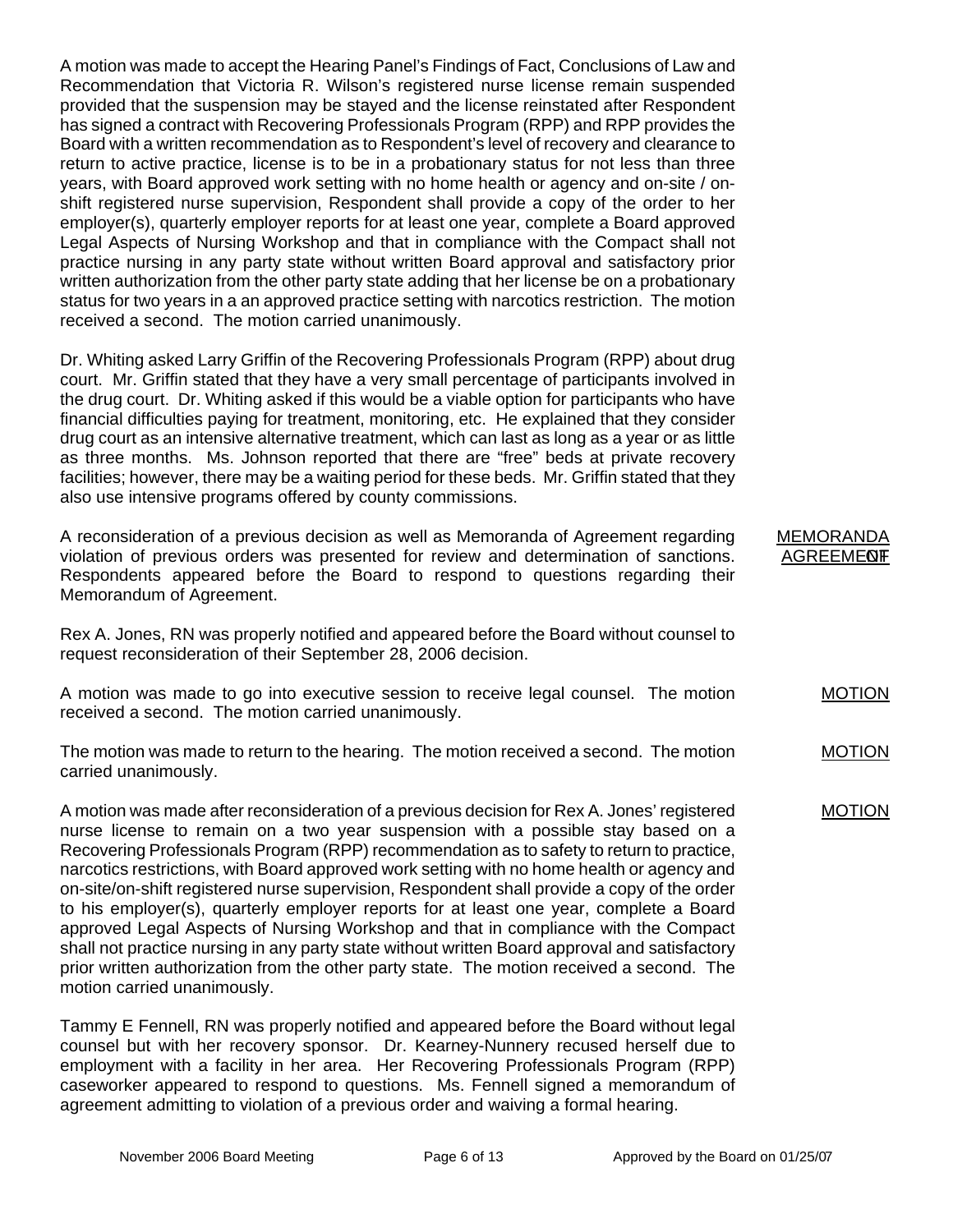A motion was made to defer action on Tammy Fennell's registered nurse license, that her license be suspended indefinitely, that Respondent continue in the Recovering Professionals Program (RPP) and that she reappear before the full Board in six months or earlier as she and the RPP deem appropriate. The motion received a second. The motion carried unanimously.

Deborah F. Malone, RN was properly notified and appeared before the Board without legal counsel. Ms. Malone signed a memorandum of agreement admitting to violation of a previous order and waiving a formal hearing.

A motion was made to stay the suspension and issue Deborah F. Malone a single state registered nurse license in a probationary status for one year after receiving written verification of safety to practice from the Recovering Professionals Program (RPP), continue in RPP, with Board approved work setting with no home health or agency and on-site/onshift registered nurse supervision, Respondent shall provide a copy of the order to her employer(s), quarterly employer reports, complete a Board approved Legal Aspects of Nursing Workshop and that in compliance with the Compact shall not practice nursing in any party state without written Board approval and satisfactory prior written authorization from the other party state. The motion received a second. The motion carried with one abstention.

Amanda B. Smith, RN was properly notified but was not present and was not represented by legal counsel. Ms. Smith signed a memorandum of agreement admitting to violation of a previous order and waiving a formal hearing.

A motion was made to indefinitely suspend Amanda B. Smith's registered nurse license, until she completes a Recovering Professionals Program (RPP) evaluation and she appears before the Board for further consideration for licensure. The motion received a second. The motion carried unanimously.

Kelly D. Stone, RN was properly notified but was not present and was not represented by legal counsel. Dr. Kearney-Nunnery recused herself. Ms. Stone signed a memorandum of agreement admitting to violation of a previous order and waiving a formal hearing.

A motion was made to indefinitely suspend Kelly D. Stone's registered nurse license until such time as she appears before the Board. The motion received a second. The motion carried unanimously.

Melanie N. Johnson, RN was properly notified and appeared before the Board without legal counsel. Ms. Johnson signed a memorandum of agreement admitting to violation of a previous order and waiving a formal hearing.

A motion was made to reinstate Melanie N. Johnson's registered nurse license with one year probation, that she continue in the Recovering Professionals Program (RPP), with Board approved work setting with no home health or agency and on-site/on-shift registered nurse supervision, Respondent shall provide a copy of the order to her employer(s), quarterly employer reports, complete a Board approved Legal Aspects of Nursing Workshop and that in compliance with the Compact shall not practice nursing in any party state without written Board approval and satisfactory prior written authorization from the other party state. The motion received a second. The motion carried unanimously.

Rebecca Dyan Cox, RN was properly notified and appeared before the Board without legal counsel but with her recovery sponsor. Ms. Cox signed a memorandum of agreement admitting to violation of a previous order and waiving a formal hearing.

A motion was made to place Rebecca Dyan Cox's registered nurse license on one year

MOTION

MOTION

MOTION

MOTION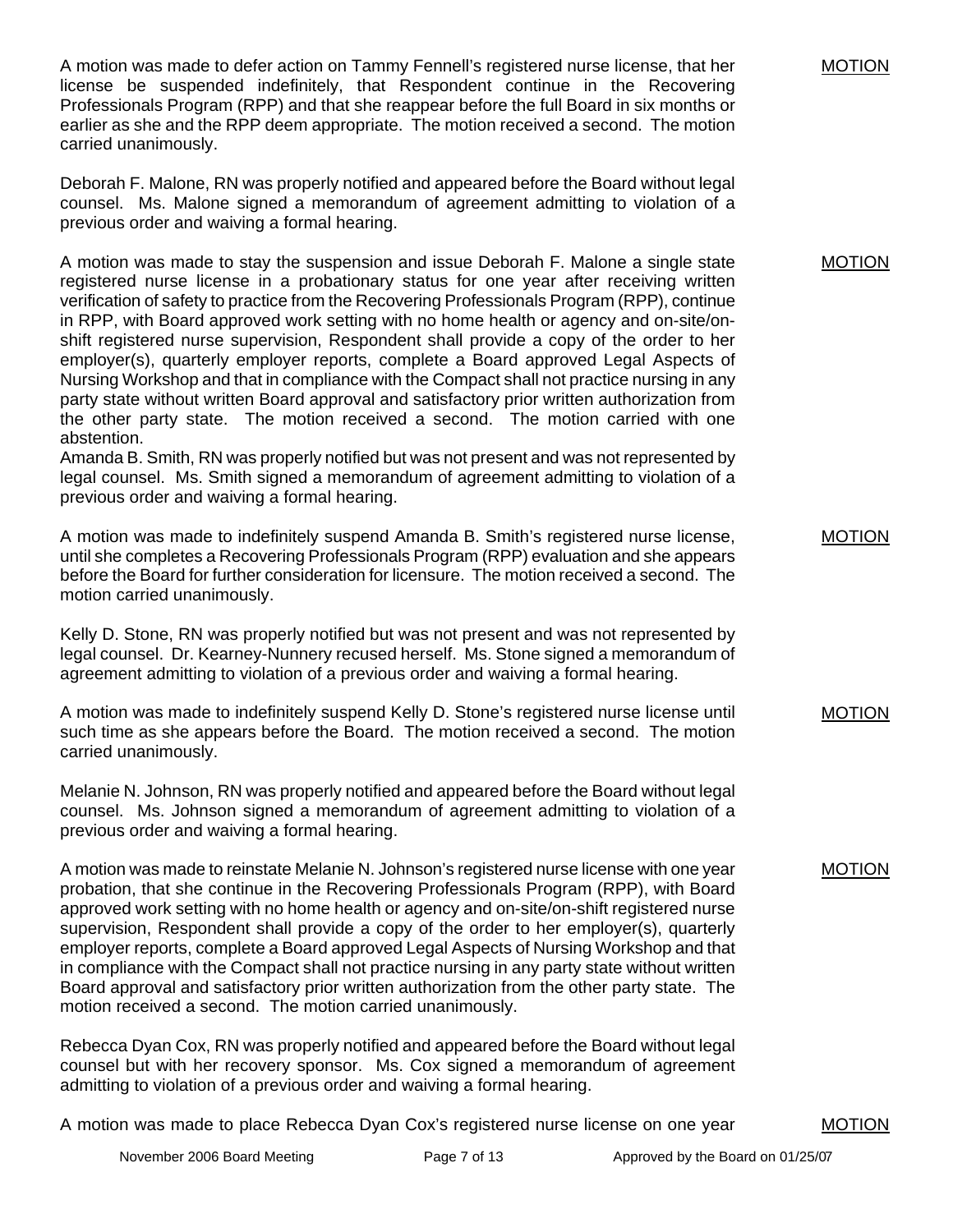probation, that she continue in the Recovering Professionals Program (RPP), with Board approved work setting with no home health or agency and on-site/on-shift registered nurse supervision, Respondent shall provide a copy of the order to her employer(s), quarterly employer reports, complete a Board approved Legal Aspects of Nursing Workshop and that in compliance with the Compact shall not practice nursing in any party state without written Board approval and satisfactory prior written authorization from the other party state. The motion received a second. The motion carried. The motion carried unanimously.

Kelley Marie Floyd, RN was properly notified but was not present and was not represented by legal counsel. Ms. Floyd signed a memorandum of agreement admitting to violation of a previous order and waiving a formal hearing.

A motion was made to continue the case of Kelley Marie Floyd, RN. The motion received a second. The motion carried unanimously.

Marcia D. Kelsey, LPN was properly notified but was not present and was not represented by legal counsel. Ms. Kelsey signed a memorandum of agreement admitting to violation of a previous order and waiving a formal hearing.

A motion was made to indefinitely suspend Marcia D. Kelsey's practical nurse license until such time as she appears before the Board. The motion received a second. The motion carried unanimously.

Belinda Wilson, RN was properly notified and appeared before the Board without legal counsel. Ms. Wilson signed a memorandum of agreement admitting to violation of a previous order and waiving a formal hearing.

A motion was made to suspend the registered nurse license of Belinda Wilson for one year, providing that the suspension may be stayed with Recovering Professionals Program (RPP) recommendation for safe practice, if reinstated license will be on two years probation, to continue in the RPP, with Board approved work setting with no home health or agency and on-site/on-shift registered nurse supervision, Respondent shall provide a copy of the order to her employer(s), quarterly employer reports, complete a Board approved Legal Aspects of Nursing Workshop and that in compliance with the Compact shall not practice nursing in any party state without written Board approval and satisfactory prior written authorization from the other party state. The motion received a second. The motion carried. The motion carried unanimously.

Doris Y. Greene, RN was properly notified and appeared before the Board without legal counsel. Ms. Greene was offered a consent agreement with Board approved work setting with no home health or agency and on-site/on-shift registered nurse supervision. She has requested that the Board consider allowing her to work in home health before she signs the agreement.

A motion was made to go into executive session to receive legal counsel. The motion received a second. The motion carried unanimously. MOTION

The motion was made to return to the hearing. The motion received a second. The motion carried unanimously. MOTION

A motion was made to defer action on Doris Y. Green, RN's request to amend the proposed consent agreement offered due to insufficient information. The motion received a second. The motion carried unanimously. MOTION

Levenson Livingston, LPN was properly notified and appeared before the Board without

MOTION

MOTION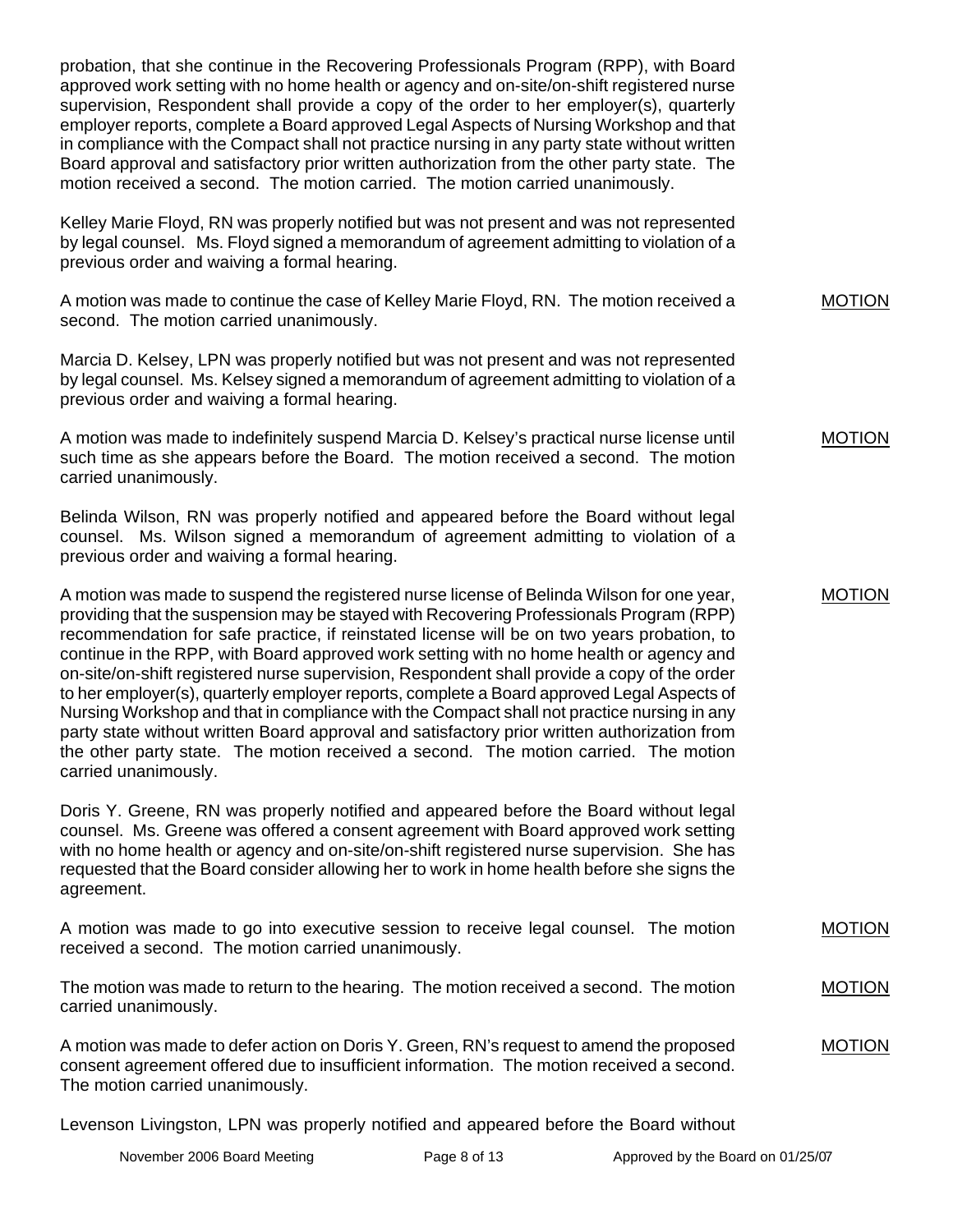legal counsel. Mr. Livingston signed a memorandum of agreement admitting to violation of a previous order and waiving a formal hearing.

| A motion was made to stay licensure suspension of Levenson Livingston, LPN, the license<br>will be placed on two years probation after receiving written verification of safety to practice<br>from the Recovering Professionals Program (RPP), continue in RPP, one year narcotics<br>restriction, Board approved work setting with no home health or agency and on-site / on-shift<br>registered nurse supervision, Respondent shall provide a copy of the order to his<br>employer(s), quarterly employer reports, complete a Board approved Legal Aspects of<br>Nursing Workshop and that in compliance with the Compact shall not practice nursing in any<br>party state without written Board approval and satisfactory prior written authorization from<br>the other party state. The motion received a second. The motion carried unanimously. | <b>MOTION</b>                                             |
|--------------------------------------------------------------------------------------------------------------------------------------------------------------------------------------------------------------------------------------------------------------------------------------------------------------------------------------------------------------------------------------------------------------------------------------------------------------------------------------------------------------------------------------------------------------------------------------------------------------------------------------------------------------------------------------------------------------------------------------------------------------------------------------------------------------------------------------------------------|-----------------------------------------------------------|
| Lisa A. Gibbons, RN was properly notified and appeared before the Board without legal<br>counsel. Ms. Gibbons signed a memorandum of agreement admitting to violation of a<br>previous order and waiving a formal hearing.                                                                                                                                                                                                                                                                                                                                                                                                                                                                                                                                                                                                                             | <b>MOTION</b>                                             |
| A motion was made to go into executive session to receive legal counsel. The motion<br>received a second. The motion carried unanimously.                                                                                                                                                                                                                                                                                                                                                                                                                                                                                                                                                                                                                                                                                                              | <b>MOTION</b>                                             |
| The motion was made to return to the hearing. The motion received a second. The motion<br>carried unanimously.                                                                                                                                                                                                                                                                                                                                                                                                                                                                                                                                                                                                                                                                                                                                         | <b>MOTION</b>                                             |
| A motion was made to suspend the registered nurse license of Lisa A. Gibbons for two<br>years, after one year Respondent may reappear before the Board with a report from her<br>The motion received a second.<br>mental health professional.<br>The motion carried<br>unanimously.                                                                                                                                                                                                                                                                                                                                                                                                                                                                                                                                                                    | <b>MOTION</b>                                             |
| Thomas M. Chappell, member of the Advanced Practice Committee (APC), appeared<br>before the Board. Mr. Chappell thanked the Board for the changes in the committee<br>membership terms. He reported that Ms. Johnson receives many calls regarding written<br>protocols and that the APC is working on guidelines to assist the community.                                                                                                                                                                                                                                                                                                                                                                                                                                                                                                             | <b>ADVANCED</b><br><b>PRACTICE</b><br><b>COMMITTEE</b>    |
| Julie Eggert, PhD, GNP-C, AOCN appeared to request a waiver to see clients under 40<br>years of age. Ms. White and Dr. Lewis recused themselves. She is an associate professor<br>with Clemson University in genetics research to include breast cancer. Her scope of<br>practice allows her to see clients over 40 years old. Dr. Eggert explained the need to see<br>people from 21 - 40 years old. She has a master's degree in nursing and a doctorate in<br>microbiology. Her dissertation topic was "Unscheduled DNA Synthesis in Women at High<br>Risk for Breast Cancer." She is an Advanced Oncology Certified Nurse. This request does<br>not require Board of Medical Examiners for approval as it falls within nursing parameters.                                                                                                         | <b>REQUEST FOR</b><br><b>WAIVER</b>                       |
| A motion was made to accept Julie Eggert, PhD, GNP-C, AOCN's request to see patients 21<br>years old and older for genetics research. The motion received a second. The motion<br>carried unanimously.                                                                                                                                                                                                                                                                                                                                                                                                                                                                                                                                                                                                                                                 | <b>MOTION</b>                                             |
| Board Members, Rose Kearney-Nunnery, Carrie James and Mattie Jenkins served on the<br>2007 Board of Nursing Officer Nominating Committee. Dr. Kearney-Nunnery presented the<br>following slate of officers for consideration and vote: Suzanne White as Board President,<br>Brenda Martin Vice President and Lynn Lewis as Secretary.                                                                                                                                                                                                                                                                                                                                                                                                                                                                                                                  | <b>REPORT OF</b><br><b>NOMINATING</b><br><b>COMMITTEE</b> |
| A motion was made to close nominations. The motion received a second. The motion<br>carried unanimously.                                                                                                                                                                                                                                                                                                                                                                                                                                                                                                                                                                                                                                                                                                                                               | <b>MOTION</b>                                             |
| A motion was made to approve Suzanne White as Board President, Brenda Martin Vice                                                                                                                                                                                                                                                                                                                                                                                                                                                                                                                                                                                                                                                                                                                                                                      | <b>MOTION</b>                                             |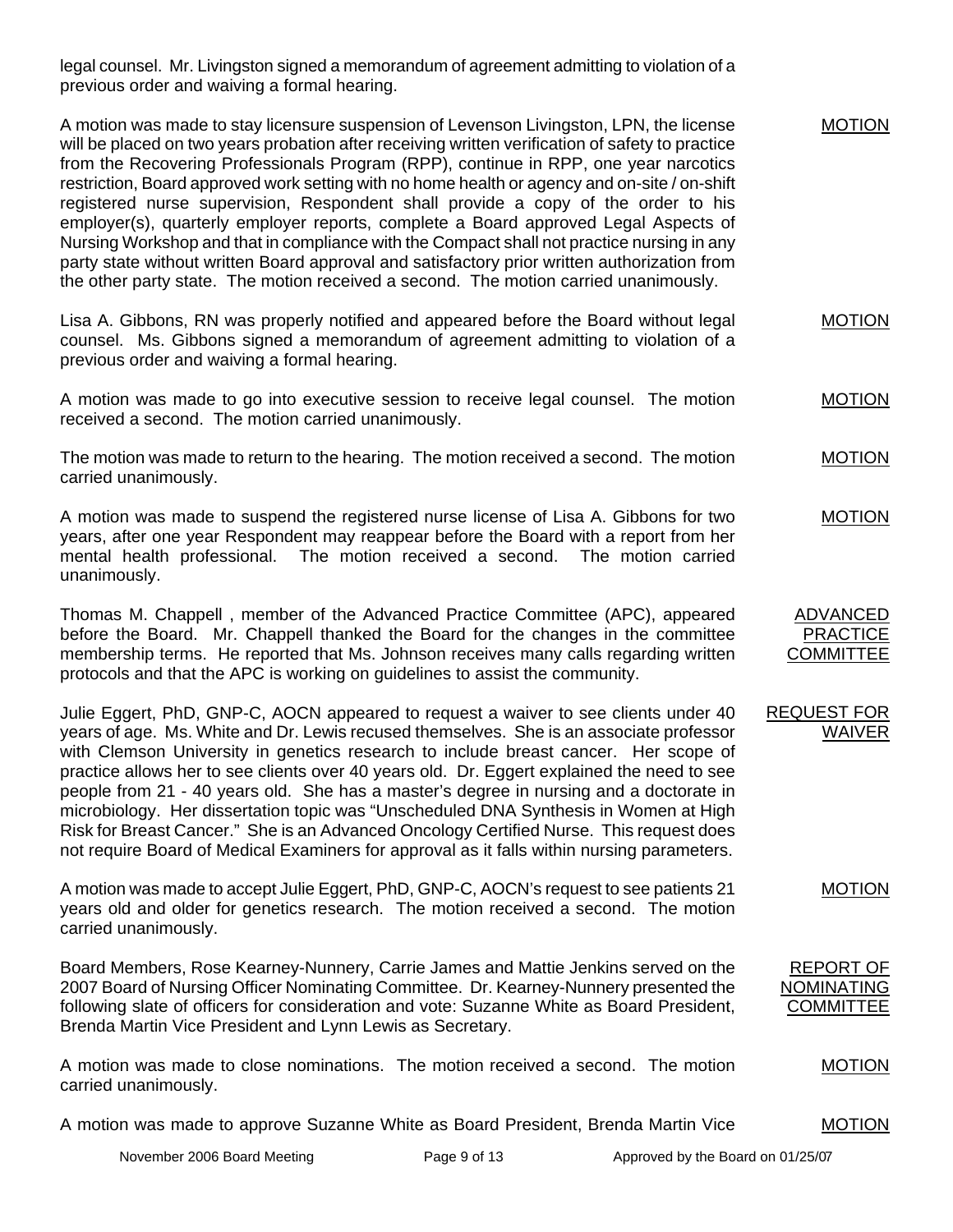President and Lynn Lewis as Secretary to serve for 2007. The motion received a second. The motion carried unanimously.

The Board discussed 2007 committee and task force assignments. The Board recollected that discussion of unlicensed assistive personnel (UAP) regulation had been put on hold during the rewrite of the Nurse Practice Act. In regards to UAP, Dr. Kearney-Nunnery recently met with hospital representatives, who reported that they would rather utilize nurse interns than certified nursing assistants (CNA) due to the tasks they can perform.

**COMMITTEE** ASSIGNMENTS

#### 2007 Committee And Task Force Assignments

| <b>Committee/Task Force</b>                      | <b>Board Member</b>           | <b>Staff Member</b> |
|--------------------------------------------------|-------------------------------|---------------------|
| <b>Advanced Practice Committee</b>               | Whiting                       | Johnson/Bainer      |
| <b>Advisory Committee On Nursing</b>             | Lewis*                        | Murphy /Bainer      |
| Legislative Committee (Ad Hoc)                   | Martin, Pennington            | <b>Bainer</b>       |
| <b>Nursing Practice &amp;Standards Committee</b> | <b>Martin</b>                 | Johnson             |
| <b>RPP Advisory Committee</b>                    | Whiting                       | <b>Bainer</b>       |
| <b>UAP Task Force</b>                            | Doria, James                  | Bainer/Johnson      |
| Nurse Practice Act/Collaboration Committee       | Kearney-Nunnery, White Bainer |                     |

\* Dr. Kearney-Nunnery and Ms. James will serve as back ups.

A motion as made to approve the appointments for 2007 Committees. The motion received a second. The motion carried.

The Board discussed Ms. Johnson being asked by the Board of Medical Examiners to present 45 mile waivers at their last meeting and not to have the groups attend. The Board of Medical Examiners asked about setting up a committee similar to the one they use for physicians assistants. Dr. Kearney-Nunnery suggested that Board of Medical Examiners representatives attend the Board of Nursing meetings when presentations are made. This would allow the groups to make one presentation for both boards. Representatives from Board of Nursing would go to Board of Medical Examiners if the request originated with their board.

Mr. Wilson presented the following draft language for legislation allowing criminal background checks.

*(A) In addition to other requirements established by law and for the purpose of determining an applicant's eligibility for an authorization to practice, the department may require a criminal history background check of each applicant for an authorization to practice pursuant to this chapter. Each applicant may be required to furnish a full set of fingerprints and additional information required to enable a criminal history background check to be*  conducted by the State Law Enforcement Division or the State Identification Bureau of *another state and the Federal Bureau of Investigation, if no disqualifying record is identified at the state level. Costs of conducting a criminal history background check must be borne by the applicant. The department shall keep information received pursuant to this section confidential, except that information relied upon in denying an authorization to practice may be disclosed as may be necessary to support the administrative action.* 

*(B) In an investigation or disciplinary proceeding concerning a licensee, the department may require a criminal history background check of a licensee. A licensee may be required to*  furnish a full set of fingerprints and additional information required to enable a criminal *history background check to be conducted by the State Law Enforcement Division or the State Identification Bureau of another state and the Federal Bureau of Investigation, if no pertinent information is identified at the state level. Costs of conducting a criminal history* 

#### **CRIMINAL** BACKGROUND **CHECKS**

MOTION

WAIVER

**APPEARANCES**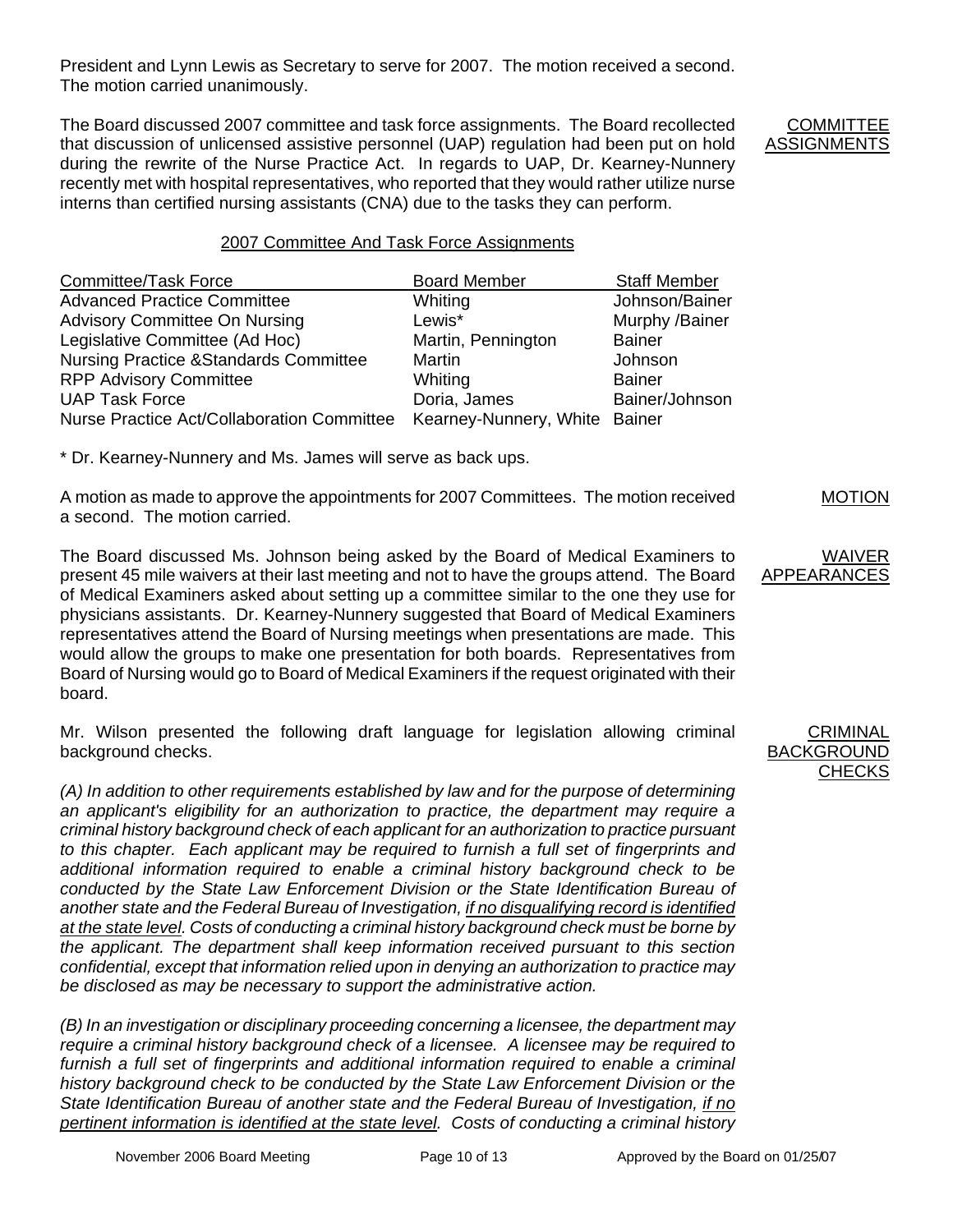*background check must be borne by the department and may be recovered as administrative costs associated with an investigation or hearing pursuant to this chapter, unless ordered by the board as a cost in a disciplinary proceeding. The department shall keep information received pursuant to this section confidential, except that information relied upon in an administrative action may be disclosed as may be necessary to support the administrative action.* 

Ms. McClain had concern about the statement regarding "disqualifying record identified at the state level". This would delay licensure. Both state and federal records would be checked from one electronic fingerprinting. Mr. Wilson suggested submitting the legislation without that language to Federal Bureau of Investigation (FBI) prior to taking it to the legislature. If the FBI approves as is, it will be presented. If the FBI does not approve, we will have a written statement as to why it was added.

Discussion included whether the criminal background check requirement would begin with new applicants such as for examination or endorsement and grandfather current licensees, and who requires criminal background checks on is being discussed in other states. Criminal background checks are already conducted in most hospitals and schools. Longterm care facilities are required by law to conduct criminal background checks.

A motion was made to approve the draft criminal background check language as presented with the removal of statements regarding disqualifying and pertinent information at the state level. The motion received a second. The motion carried unanimously.

Ms. McClain suggested providing the legislature with educational materials explaining how the criminal background checks relate to the Compact.

The following changes to the education regulations were provided to the Board for review and approval.

## *Chapter 91*

*91-12. Criteria for Approval of Basic Programs Preparing Licensed Practical Nurses.* 

## *A. Organization*

 *1. The nursing program is part of a college, university or public school system approved by the appropriate state authority.* 

 *(a) An organizational chart reflects the reporting mechanism of the administrator of the nursing program to the administrator of the parent institution.* 

 *(b) An organizational chart is available delineating lines of authority, responsibility, communication and relationships within the institution and to the community.* 

 *(c) Financial resources are sufficient to give assurance of stability of the program, educational resources and qualified administrative and instructional personnel.* 

 *(d) Criteria for budget allocation to the nursing programs are consistent with the criteria utilized for other programs.* 

 *(e) Written statements of philosophy or mission, purpose and objectives of the nursing program are consistent with those of the parent institution and are periodically reviewed.* 

 *(f) Personnel policies for the faculty are the same as those in effect for other members of the parent institution with regard to salary and benefits; selection, appointment, evaluation and promotion; recognition of professional competencies, and rights and*  responsibilities in a program faculty serve on the parent institution's central councils and *committees.* 

 *2. The nursing program is organized with clearly defined authority, responsibility and channels of communication.* 

 *(a) An organizational chart for the nursing program is available.* 

 *(b) Organizational policies, committee structure and corresponding minutes reflect* 

# EDUCATION

MOTION

## REGULATIONS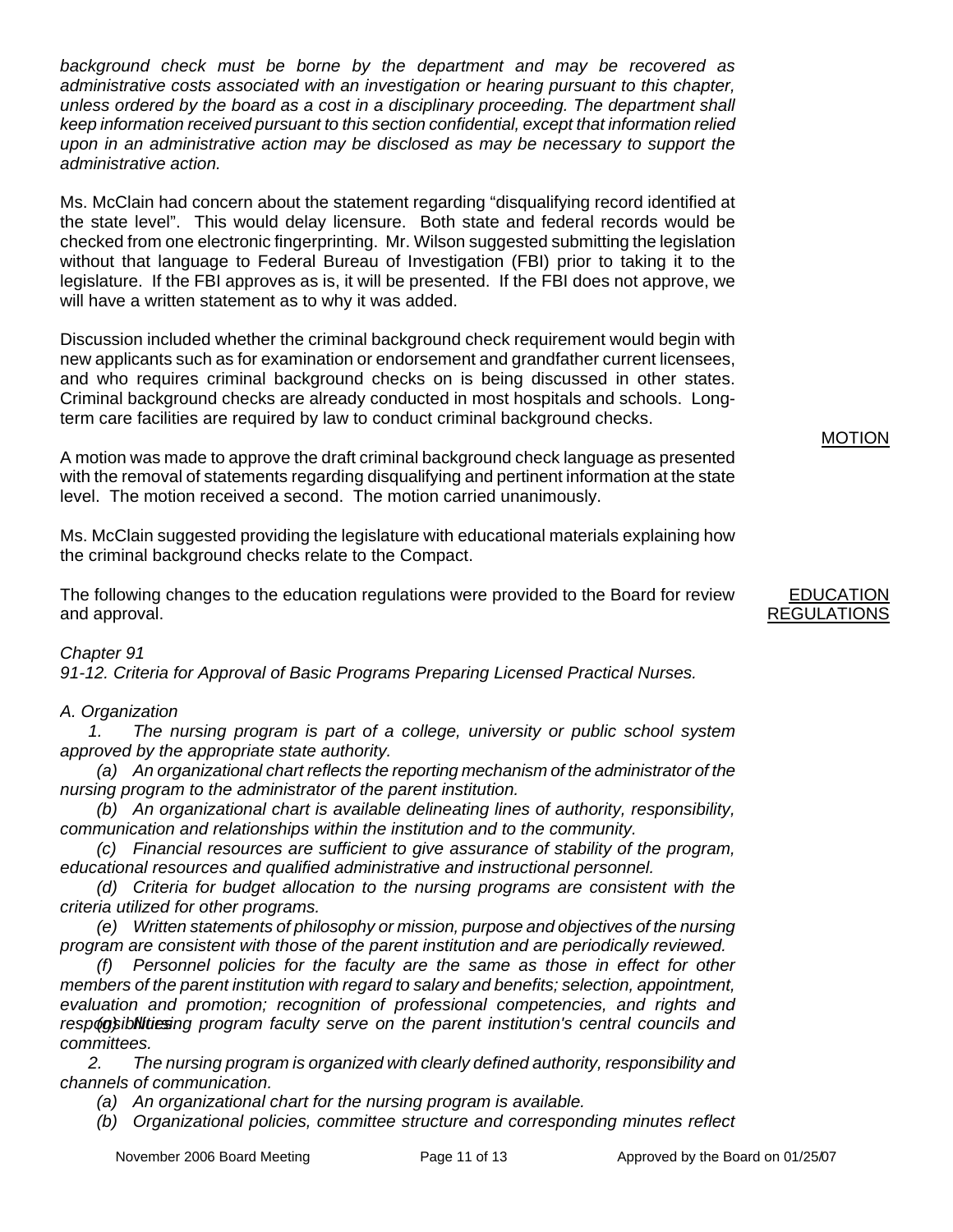*how the business of the program is conducted.* 

 *3. The nursing program is administered by a qualified registered nurse licensed in the State or another Compact State.* 

 *(a) The nurse administrator meets parent institution requirements for administrative and faculty appointment.* 

 *(b) The nurse administrator has a minimum of a Master of Nursing degree. Administrators appointed prior to January 1, 2007 2009 and serving continuously since that time are recognized as meeting educational requirements of the Board.* 

 *(c) The nurse administrator has appropriate preparation and experience for assuming administrative responsibilities to include a minimum of three of the past five years experience in nursing service or nursing education as a registered nurse two years of clinical*  experience as a registered or advanced practice nurse related to the primary area of respod bib The nurse administrator is employed full time with adequate time designated for *administrative responsibilities.* 

 *(e) A written job description reflects responsibility for the administration of the nursing program to include:* 

 *(1) Leadership within the faculty for the development and implementation of the curriculum;* 

 *(2) Creation and maintenance of an environment conducive to teaching and learning;* 

 *(3) Liaison with the central administration and other units of the parent institution;* 

 *(4) Participating in the preparation and administration of the budget;* 

 *(5) Facilitating faculty development and performance review;* 

 *(6) Recommendation of faculty for appointment, promotion and retention;* 

 *(7) Maintaining relationships with central administration, clinical agencies, and appropriate state, regional and national agencies.* 

#### *B. Students*

 *1. Student admission, readmission, progression and graduation are governed by the established policies and procedures of the parent institution and the nursing program.* 

 *(a) Policies and procedures for admission, readmission, progression and graduation criteria are written, implemented, periodically reviewed, and provided to students.* 

 *(b) The nursing program has written rationale for policies for admission, readmission, progression and graduation that differ from the parent institution.* 

### *C. Faculty*

 *1. The number of qualified faculty is adequate to meet the goals and objectives of the nursing program.* 

 *(a) The maximum ratio of faculty to students in an acute inpatient setting where students are providing direct patient care is one faculty member to eight students (1:8). If the parent institution and the clinical affiliate determine that the safety of patients, nursing faculty and students can be insured, the maximum acceptable ratio in acute inpatient settings is no greater than one faculty to ten students (1:10).* 

 *(b) The maximum ratio of faculty to students in non-acute clinical settings where students are providing direct patient care is one faculty member to ten students (1:10).* 

 *(c) Faculty are available to students for guidance/ referral.* 

*(d)* The majority of the faculty fulfill the fulltime faculty role as defined by the parent *institution and the nursing program.* 

 *(e) There are provisions for a substitute instructor(s).* 

 *2. The academic and experience qualifications of the faculty are appropriate to*  support the goals and objectives of the nursing education program and meet the criteria of *the parent institution.* 

 *(a) Nurse faculty must meet all of the following requirements:* 

 *(1) hold an unencumbered active license as a registered nurse in South Carolina or another Compact state;*